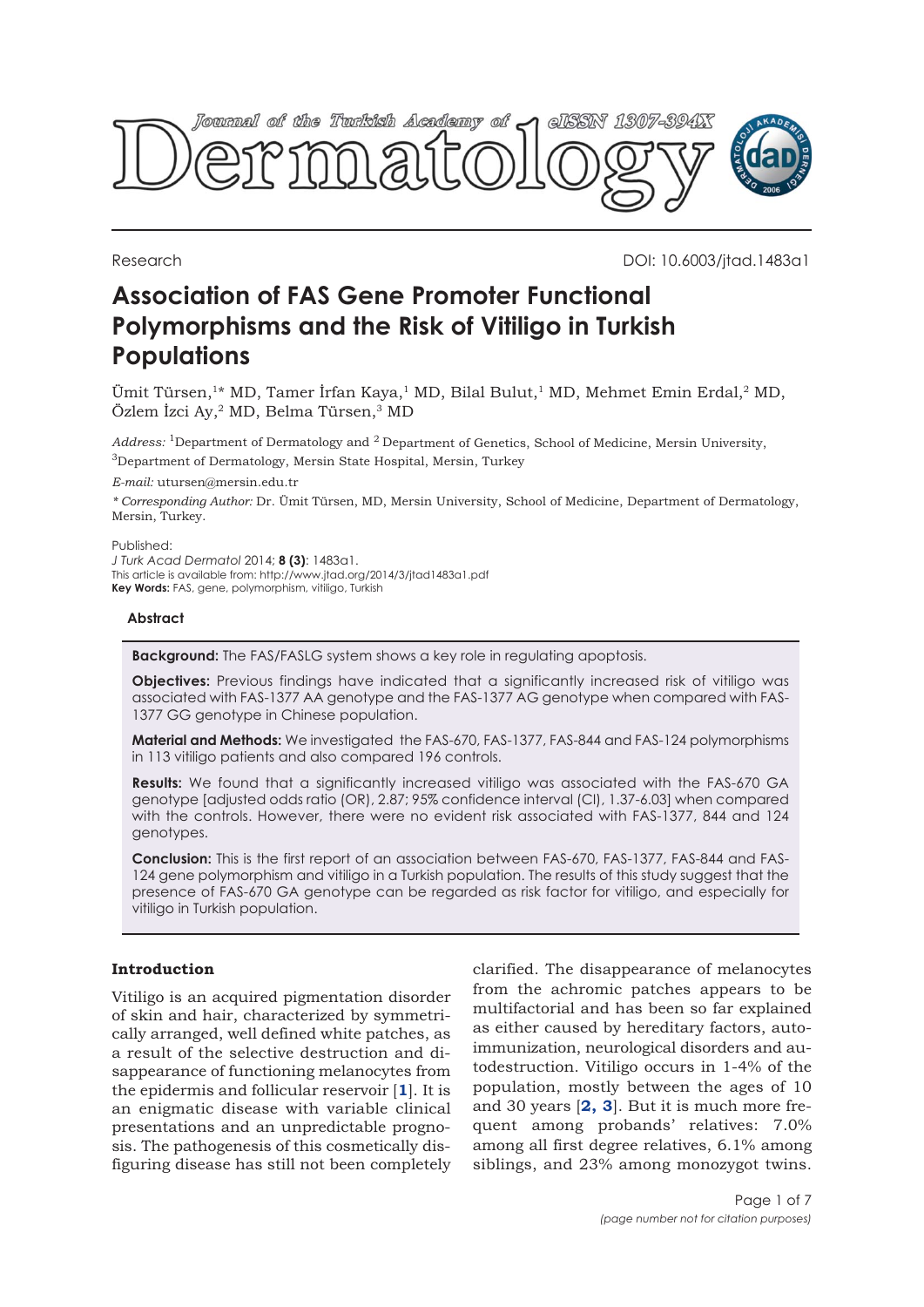The genetics of vitiligo cannot be explained by simple Mendelian genetics, it is characterized by incomplete penetrance. Family clustering of cases and segregation analyses have suggested multifactorial, polygenic inheritance  $[4, 5]$  $[4, 5]$  $[4, 5]$  $[4, 5]$  $[4, 5]$ .

Despite the lack of conclusive evidence, the finding of melanophagia and the absence of a prominent inflamation in vitiligo lesions favor the theory that apoptosis is responsible for the melanocyte death in vitiligo. In a recent study, Ruiz-Arguelles et al. demonstrated that residual melanocytes in biopsies from vitiligo patients expressed anti-apoptotic markers, which strongly supports that those cells where the expression of proapoptotic genes were predominant incurred rapidly in apoptosis and they are no longer found as residual melanocytes. They also showed the presence of serum antibodies to melanocytes in vitiligo patients, which penetrate into cultured melanocytes in vitro and trigger them to undergo into apoptosis [**[6, 7](#page-6-0)**]. Apoptosis has also recently been proposed as a mechanism for intracellular redistribution and exposure and unusual cleavage fragments of autoantigens. The exposure of previous cyriptic determinants on apoptotic cells could consequently cause an autoimmune response which may induce autoimmunity in vitiligo [**[8,](#page-6-0) [9](#page-6-0)**].

Autoimmune mechanism stems from the fact that many vitiligo patients also exhibit other autoimmune disorders and some patients respond to immunosuppressive treatments. Melanocytes are particularly immunogenic by the contents of their melanosomes, generating melanogenic enzymes and structural components, including tyrosinase, MART-1, gp100, TRP-1 and TRP-2. These molecules are also prime targets of the immune response in both vitiligo and melanoma. An autoimmune response targeting epidermal melanocytes has been demonstrated in vitiligo patients which tends to be subclinical. Studies demonstared circulating antibodies and auto reactive T cell, particularly cytotoxic T cell, infiltrations at the margins of lesions against these melanosomal antigens in affected subjects during disease acceleration phases [**[8, 9,](#page-6-0) [10,](#page-6-0) [11](#page-6-0)**]. CD8+ T cell mediated targeted cell death involves two principal mechanisms: perforin and Fas-mediated signaling. CD4+ T cell mediated killing occurs via Fas-FasL interactions in MHC class II-

expressing cells such as melanocytes. In a mouse vitiligo model, Lambe T et al showed that perforin knockout mice continued to develop severe vitiligo, whereas, the incidence and severity of vitiligo in mice carrying a mutation in FasL (gld/gld) was considerably reduced. These results demonstrate the destruction of melanocytes and the severity of disease are both partially dependent on Fas. They also suggest that CD4+ T cells are sufficient to initiate the destruction of melanocytes, in addition to being adept at providing help to other effector lineages [**[12](#page-6-0)**].

Recently *Li* et al, found that a significantly increased risk of vitiligo was associated with the FAS-1377 AA genotype and the FAS-1377 AG genotype when compared with the FAS-1377 GG genotype in Chinese population [**[13](#page-6-0)**], however these polymorphisms have not been investigated in different ethnic groups. To determine the generality of this association, we studied Fas gene polymorphisms in a Turkish population. In addition to these polymorphisms, our study was the first to investigate the relationship between FAS-124 polymorphism and vitiligo.

#### **Materials and Methods**

**Subjects:** The study was designed as a case controlled study. We examined 112 patients with vitiligo (56 men, 55 women) and 196 healthy control subjects (99 men, 97 women), matched according to age and sex. The mean age of the control subjects was 30.08±13.34 years and of the patients was 35.27±16.71 years. The diagnosis of vitiligo was based on a thorough physical examination, examination with Wood's light (UVA light with a wavelength of 365 nm), and evaluation of the patient's medical history. Also, the clinical types of disease (vitiligo vulgaris or acrofacial vitiligo) were documented. Of the 112 patients, 73 (66%) suffered from vitiligo vulgaris, 39 (34%) acrofacial vitiligo. The control group were chosen from the healthy individuals without any systemic and dermatologic disease. The study was approved by the local ethic comittee, and informed consent was obtained from all patients.

#### **Molecular analysis**

**DNA extraction and analysis:** With written informed consent, a blood sample was drawn from each individual. Venous blood samples were collected in ethylenediaminetetra acetic acid (EDTA) contai-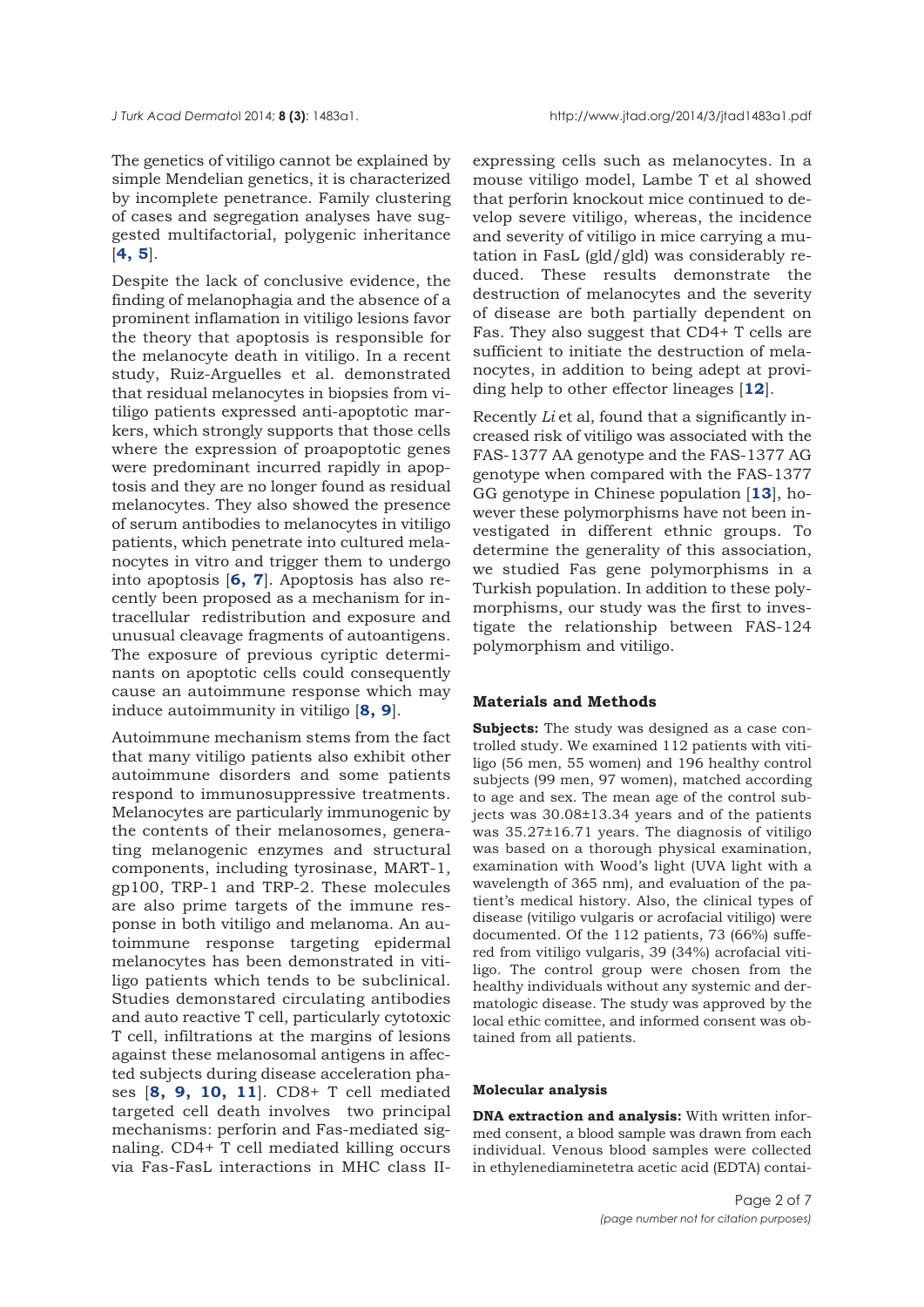ning tubes. DNA was extracted from whole blood by salting out procedure [**[14](#page-6-0)**].

**Genotypic Analysis of the FAS (CD95, FAS/APO1) -670 G/A (rs 1800682) Polymorphism:** W.Polymerase Chain Reaction-Restriction Fragment Length Polymorphism (PCR-RFLP) assay were used to determine FAS (CD95, FAS/APO1) - 670 G/A (rs 1800682) polymorphism. The oligonucleotide primers used to determine the -670 G/A polymorphism in promoter region within the FAS gene were described previously [**[15, 16](#page-6-0)**]. The primers (GenBank accession no: AY450925), forward 5'-CTACCTAAGAGCTATCTACCGTTC-3'; reverse 5'-GGCTGTCCATGTTGTGGCTGC-3' were used to amplify the 332bp PCR fragment. Polymerase Chain Reaction was performed in a 25 μl volume with 100 ng DNA, 100 μm dNTPs, 20 pmol of each primer, 1.5 mM MgCl2, 1x PCR buffer with (NH4)2SO4 (Fermentas, Vilnius, Lithuania) and 2U Taq DNA polymerase (*Fermentas, Vilnius, Lithuania*). Amplification was performed on an automated Thermal Cycler (*Techne Flexigene, Cambridge*, UK). Polymerase Chain Reaction conditions were 2 min for initial denaturation at 95°C; 35 cycles at 95°C for 45 s for denaturation, 1 min at 62°C for annealing and 90 s at 72°C for extension, followed by 7 min at 72°C for final extension. The PCR products were digested with 10 U MvaI (BstNI *Fermentas, Vilnius, Lithuania* ) at 37°C for 14 hr, the genotyping of the FAS gene was determined by fragment separation at 120 V for 40-50 min on a 3 % Agarose gel containing 0.5μg/ml ethidium bromide. A 100 bp marker (100 bp DNA Ladder, *Fermentas*) was used as a size standard for each gel lane. The gel was visualized under UV light using a gel electrophoresis visualizing system (*Vilber Lourmat*). The MvaI restricted products of FAS -670; GG, GA and AA genotypes had band sizes of 184bp/101bp/47bp, 231bp/184bp/101bp/47bp and 231bp/101bp, respectively.

**Genotypic Analysis of the FAS (CD95, FAS/ APO1) -1377 G/A (rs2234767) Polymorphism:** Polymerase Chain Reaction-Restriction Fragment Length Polymorphism (PCR-RFLP) assay were used to determine FAS -1377 G/A (rs2234767) polymorphism. The oligonucleotide primers used to determine the - 1377 G/A polymorphism within the FAS gene were described previously [**[17,](#page-6-0) [18](#page-6-0)**]. The primers (Gen-Bank accession no: AY450925), forward 5'- TGTGTGCACAAGGCTGGCGC-3' (mismatch base is underlined); reverse 5'-TGCATCTGTCACTGCACT-TACCACCA-3'were used to amplify the 122bp PCR fragment. PCR was performed in a 25 μl volume with 100 ng DNA, 100 μm dNTPs, 20 pmol of each primer, 1.5 mM MgCl2, 1x PCR buffer with (NH4)2SO4 (Fermentas, Vilnius, Lithuania) and 2U Taq DNA polymerase (*Fermentas, Vilnius, Lithuania*). Amplification was performed on an automated Thermal Cycler (*Techne Flexigene, Cambridg*e, UK). The Bsh1236I restricted products of FAS -1377; GG, GA and AA genotypes had band sizes of 104bp/ 18bp, 122bp/104bp/18bp and 122bp, respectively.

**Genotypic Analysis of the FASL -844 T/C (rs763110) Polymorphism:** Polymerase Chain Reaction-Restriction Fragment Length Polymorphism (PCR-RFLP) assay were used to determine FASL - 844 T/C (rs763110) polymorphism. The oligonucleotide primers used to determine the -844 T/C polymorphism within the FASL gene were described previously [**[19,](#page-6-0) [20](#page-6-0)**]. The primers (GenBank accession no: AF027385, Z96050), forward 5'- CAGCTACTCGGAGGCCAAG-3'; reverse 5'- GCTCTGAGGGGAGAGACCAT-3'were used to amplify the 401bp PCR fragment. PCR was performed in a 25 μl volume with 100 ng DNA, 100 μm dNTPs, 20 pmol of each primer, 1.5 mM MgCl2, 1x PCR buffer with (NH4)2SO4 (Fermentas, Vilnius, Lithuania) and 2U Taq DNA polymerase (*Fermentas, Vilnius, Lithuania*). Amplification was performed on an automated Thermal Cycler (*Techne Flexigene, Cambridge*, UK). The BseMI restricted products of FASL -844; TT, TC and CC genotypes had band sizes of 401bp, 401bp/ 233bp/168bp and 233bp/168bp, respectively.

**Genotypic Analysis of the FASL IVS2nt -124 A/G (rs5030772) Polymorphism:** Polymerase Chain Reaction-Restriction Fragment Length Polymorphism (PCR-RFLP) assay were used to determine FASL IVS2nt -124 A/G (rs5030772) polymorphism. The oligonucleotide primers used to determine the IVS2nt -124 A/G polymorphism within the FASL gene were described previously [**[15,](#page-6-0) [18](#page-6-0)**]. The primers (GenBank accession no: AF027385, Z96050), forward 5'-GCAGTTCAGACC-TACATGATTAGGAT-3' (mismatch base is underlined); reverse 5'-CCAGATACAGACCTGTTAAAT-GGGC-3' were used to amplify the 219bp PCR fragment. PCR was performed in a 25 μl volume with 100 ng DNA, 100 μm dNTPs, 20 pmol of each primer, 1.5 mM MgCl2, 1x PCR buffer with (NH4)2SO4 (*Fermentas, Vilnius, Lithuania*) and 2U Taq DNA polymerase (*Fermentas, Vilnius, Lithuania*). Amplification was performed on an automated Thermal Cycler (*Techne Flexigene, Cambridge*, UK). The BseGI restricted products of FASL IVS2nt -124 A/G; AA, AG and GG genotypes had band sizes of 219bp, 219bp/190bp/29bp and 190bp/ 29bp, respectively. All procedures were conducted in a manner blind to the case status and other characteristics of the participants. Scoring of gels and data entry were conducted independently by two persons. We performed the PCRs and evaluated the results without knowing the groups of the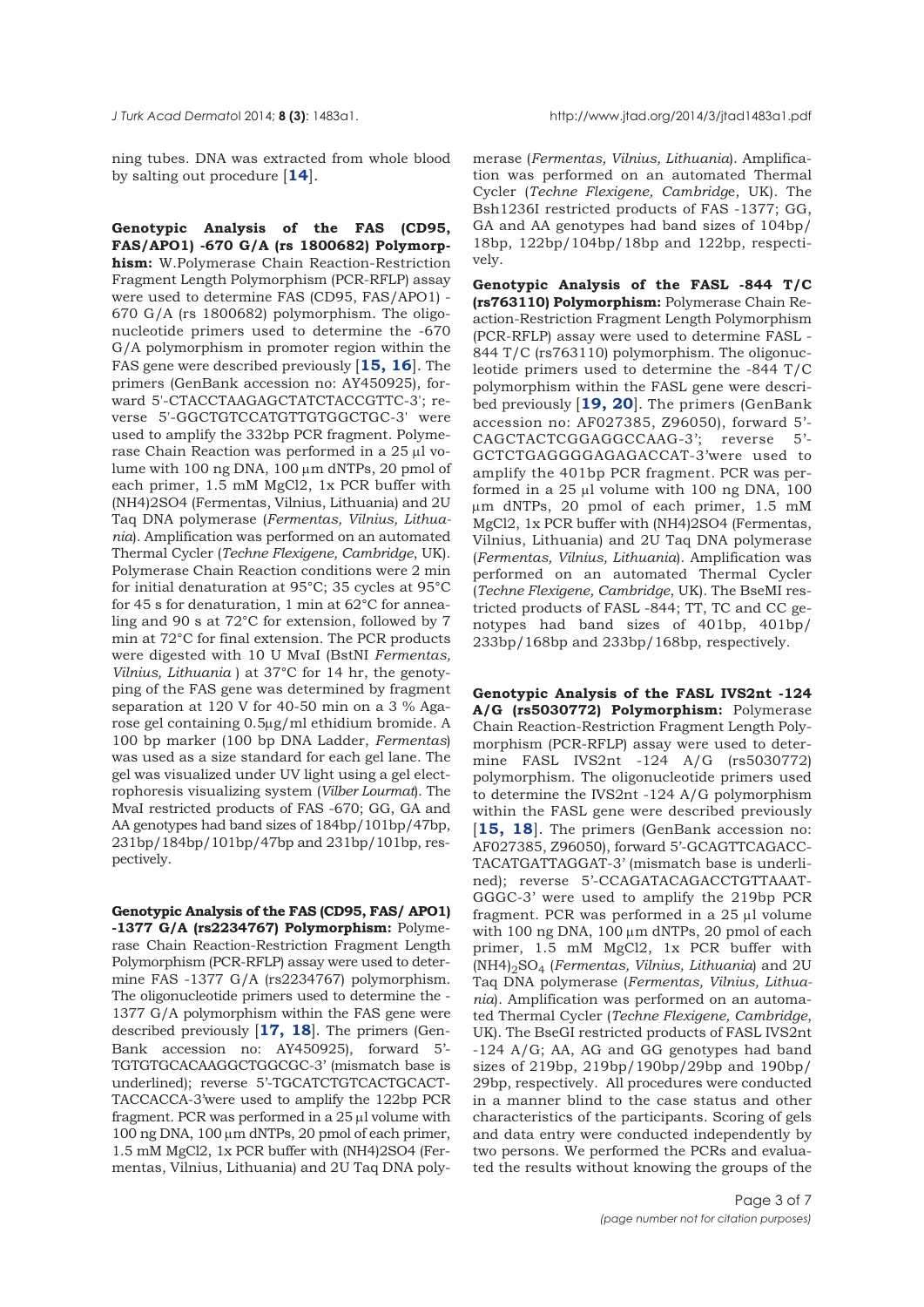subjects. At least 10% of the samples were retested, and the results were 100% concordant.

## **Statistical Tests**

All statistical tests were carried out using MedCalc Software Verrsion 12.3.0 (1993-2012 Broekstraat 52, 9030 Mariakerke, Belgium). All values were presented as mean ± standard deviation (SD). The strength of association was estimated by calculating the odds ratios (ORs) with 95% confidence intervals (95% CIs), which were generated by logistic regression analysis. To calculate the alignment of distribution of alleles and genotypes (*Hardy-Weinberg* equilibrium), chi-square test was applied. Potential risks of genotypes and alleles were determined by calculating the Odds ratio. The relationship between groups and gender was analyzed using chi-square test. P values <0.05 were considered statistically significant.

# **Results**

As a result of the *Hardy-Weinberg* equilibrium control, all polymorphisms were stable in the control groups (p>0,05). Except for FAS 670 patients group (p<0,05), the other polymophisms were in the *Hardy Weinberg* equilibrium (p>0,05). When calculations of FAS 670 and FAS 1377 polymorphisms were performed, GG genotype was taken as a reference. For FASL-844, TT genotype and for FASL, 124 AA genotype was taken as reference. As shown in **Table 1**, the frequencies of FAS-670 genotypes was statistically significant between patients and controls (p=0,0035). This difference come from GG (p=0,019) and GA (p=0,0172) groups. In order to interpret the odss ratio, the results must be statistical significant. For FAS-670, OR was statistically significant between GG and GA (p=0,0052). GA genotype was 2.874 times more frequent in patients than in controls (OR=2,874 ; 95%CI, 1,37-6,03, p=0,0052). The other ORs couldn't interpret, since there weren't statistically significant results (p>0,05). According to allele frequencies, patient and control groups were similar (p=0,4159). As shown in **Table 2**, the frequencies of FAS-1377 genotypes were not statistically significant between patients and controls (p=0,5812). The ORs results could not interpret, since there weren't statistically significant (p>0,05). As shown in **[Table 3](#page-4-0)**, the frequencies of FAS-844 genotypes were not statistically significant between

**Table 1.** Genotypic Frequencies of FAS-670 Polymorphisms in Patients and Controls and Their Associations with Risk of Vitiligo

| <b>FAS 670</b>  |             | Controls $(n=196)$ |     | Patients $(n=113)$ | Chi-square |                     | <b>OR</b> |
|-----------------|-------------|--------------------|-----|--------------------|------------|---------------------|-----------|
| Genotype        | $\mathbf n$ | $\frac{0}{0}$      | n   | $\%$               | p          | OR(%95 CI)          | p         |
| GG              | 41          | 20,9               | 11  | 9,8                | 0,0035     | 1,00                | Reference |
| GA              | 83          | 42,4               | 64  | 57,2               |            | 2,874 (1,37-6,03)   | 0,0052    |
| AA              | 72          | 36,7               | 38  | 33,0               |            | 1,915 (0,88-4,16)   | 0,1001    |
| HW(p)           |             | 0,028<br>0,066     |     |                    |            |                     |           |
| Allel Frequency | $\mathbf n$ | $\frac{0}{0}$      | n   | $\%$               |            |                     |           |
| G               | 165         | 42,1               | 86  | 38,4               | 0,4159     | $- - - -$           |           |
| $\overline{A}$  | 227         | 57,9               | 140 | 61,6               |            | $1,166$ (0,83-1,63) | 0,3689    |

**Table 2.** Genotypic Frequencies of FAS-1377 Polymorphisms in Patients and Controls and Their Associations with Risk of Vitiligo

| <b>FAS 1377</b> |             | Controls $(n=196)$ |                | Patients $(n=113)$ | Chi-square |                    | <b>OR</b> |
|-----------------|-------------|--------------------|----------------|--------------------|------------|--------------------|-----------|
| Genotype        | n           | $\%$               | n              | $\%$               | p          | OR(%95 CI)         | р         |
| GG              | 138         | 70,4               | 78             | 69,0               | 0,5812     | 1,00               | Reference |
| GA              | 51          | 26,0               | 33             | 29,2               |            | 1,145 (0,68-1,92)  | 0,6092    |
| AA              | 7           | 3,6                | $\overline{2}$ | 1,8                |            | $0,505(0,10-2,49)$ | 0,4021    |
| HW(p)           | 0,405       |                    | 0,480          |                    |            |                    |           |
| Allel Frequency | $\mathbf n$ | $\%$               | $\mathbf n$    | $\frac{0}{0}$      |            |                    |           |
| G               | 325         | 83,6               | 199            | 83,4               | 0,9643     | ----               |           |
| A               | 68          | 16,4               | 37             | 16,6               |            | $1,015(0,65-1,58)$ | 0,9460    |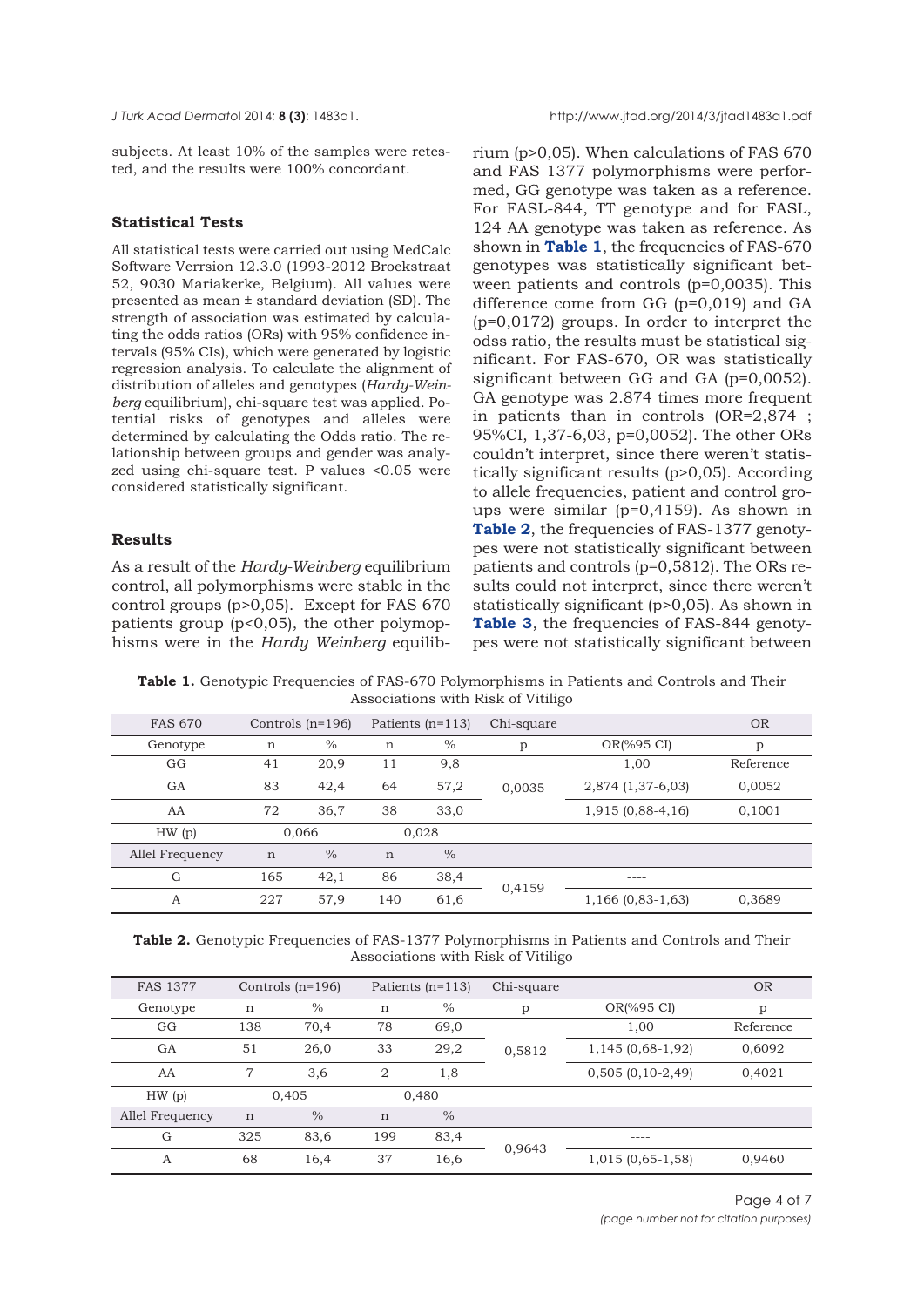<span id="page-4-0"></span>

| <b>FASL 844</b> |             | Controls $(n=196)$ | Patients $(n=113)$ |               | Chi-square |                       | <b>OR</b> |
|-----------------|-------------|--------------------|--------------------|---------------|------------|-----------------------|-----------|
| Genotype        | $\mathbf n$ | $\%$               | n                  | $\%$          | p          | OR(%95 CI)            | p         |
| <b>TT</b>       | 46          | 23,5               | 31                 | 27,4          | 0,6956     | 1,00                  | Reference |
| TC              | 99          | 50,5               | 56                 | 49,6          |            | $0,839(0,48-1,47)$    | 0,5407    |
| CC              | 51          | 26,0               | 26                 | 23,0          |            | $0,756$ (0,39-1,46)   | 0,4045    |
| HW(p)           | 0,8791      |                    | 0,9415             |               |            |                       |           |
| Allel Frequency | $\mathbf n$ | $\frac{0}{0}$      | $\mathbf n$        | $\frac{0}{0}$ |            |                       |           |
| T               | 191         | 48,7               | 118                | 52,2          | 0,4522     | ----                  |           |
| $\mathcal{C}$   | 201         | 51,3               | 108                | 47,8          |            | $0,869$ $(0,63-1,21)$ | 0,4037    |

**Table 3.** Genotypic Frequencies of FAS-844 Polymorphisms in Patients and Controls and Their Associations with Risk of Vitiligo

**Table 4.** Genotypic Frequencies of FAS-124 Polymorphisms in Patients and Controls and Their Associations with Risk of Vitiligo

| <b>FAS 124</b>  |        | Controls $(n=196)$ | Patients $(n=113)$ |               | Chi-square |                    | <b>OR</b> |
|-----------------|--------|--------------------|--------------------|---------------|------------|--------------------|-----------|
| Genotype        | n      | $\frac{0}{0}$      | n                  | $\frac{0}{0}$ | p          | OR(%95 CI)         | р         |
| AA              | 134    | 68,4               | 78                 | 69,0          | 0,6233     | 1,00               | Reference |
| GA              | 57     | 29,1               | 30                 | 26,5          |            | $0,90(0,54-1,52)$  | 0,7057    |
| GG              | 5      | 2,5                | 5                  | 4,5           |            | $1,72$ (0,48-6,12) | 0,4039    |
| HW(p)           | 0,7145 |                    | 0,3456             |               |            |                    |           |
| Allel Frequency | n      | $\frac{0}{0}$      | n                  | $\frac{0}{0}$ |            |                    |           |
| A               | 325    | 82,9               | 186                | 82,3          | 0,9348     | ----               |           |
| G               | 67     | 17,1               | 40                 | 17,7          |            | $1,04(0,68-1,60)$  | 0,8476    |

patients and controls (p=0,6956). The ORs results couldn't interpret, since there weren't statistically significant (p>0,05). As shown in **Table 4**, the frequencies of FAS-124 genotypes were not statistically significant between patients and controls (p=0,6233). The ORs results couldn't be interpreted, since they were not statistically significant (p>0,05).

Correlations between clinical types of vitiligo (vitiligo vulgaris and acrofacial vitiligo) and different polymorphisms have been done. No differences in FAS-124, FAS-670, FAS-844 ve FAS 1377 polymorphisms were detected between vitiligo vulgaris and acrofacial vitiligo.

### **Discussion**

The highest risk of the vitiligo has been recorded in patients with autoimmune diseases and also positive family history of vitiligo [**[11](#page-6-0)**]. In this study, we explored the association of the FAS 670, FAS 1377, FASLG 844 and FASL 124 polymorphisms with the risk of vitiligo in a Turkish population. The FAS 1377, FASLG 844 and FASL 124 polymorphisms did not affect the risk of vitiligo. However, we found that a increased risk of vitiligo risk ap-

peared to be associated with FAS 670GA. To the best of our knowledge, this is the first study to investigate whether or not FAS and FASLG polymorphisms are associated with a risk of vitiligo in Turkish population. Published association studies of FAS polymorphisms and autoimmune disease risk include *Sjögren*'s syndrome, systemic lupus erythematosus, autoimmune hepatitis, alopecia areata and *Guillain–Barré* syndrome [**[21, 22,](#page-6-0) [23,](#page-6-0) [24 ,25](#page-6-0)**]. Fas-FasL signaling has also been implicated in other forms of cell-specific autoimmunity including experimental autoimmune encephalomyelitis and autoimmune diabetes [**[26, 27](#page-6-0)**].

Apoptosis, or programmed cell death, is an important mechanism used to delete autoreactive lymphocytes and may be a key factor in the development of autoimmunity. In addition, increased expression of Fas, Fas ligand (FasL), and increased apoptosis may play a part in the observed cutaneous melanocyte destruction although this remains controversial [**[28](#page-6-0)**]. Redistribution of the normally intracellular Ro and La autoantigens to surface membrane blebs on apoptotic cells has recently been demonstrated, a process by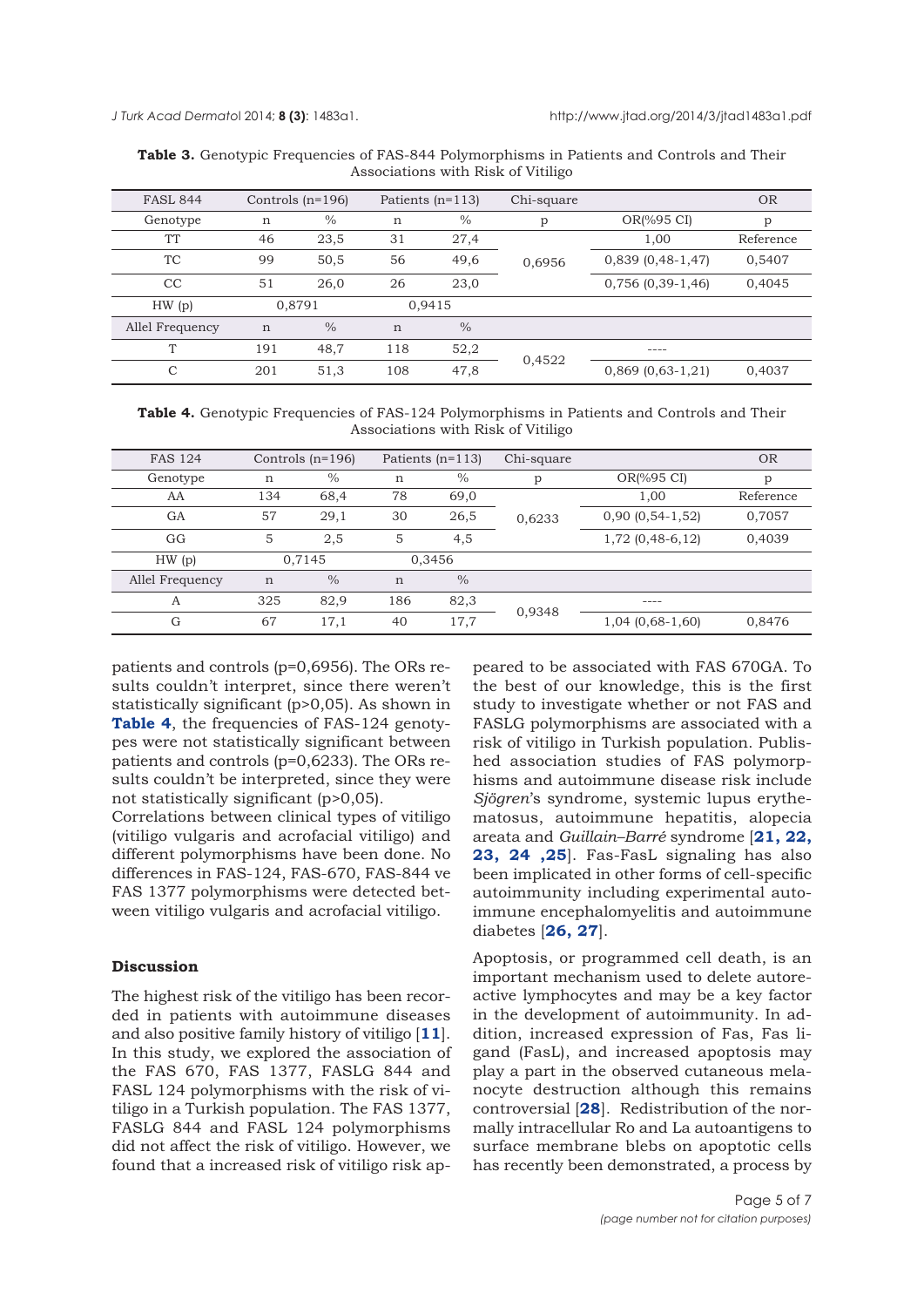<span id="page-5-0"></span>which these autoantigens may be accessible to the immune system. It is therefore conceivable that apoptosis may underlie the induction and facilitation of Ro/La autoantibody responses in primary Sjögren's syndrome. After apoptosis, cell corpses are rapidly recognized and phagocytosed by professional phagocytes, such as macrophages and dendritic cells. The rapid removal of cell corpses by phagocytes prevents the release of potentially toxic or immunogenic materials from dying cells [**[29](#page-6-0)**]. Vitiligo is an acquired melanocyte loss disorder resulting from an immunologically mediated attack on melanocytes, and autoimmunity may play a part in its pathogenesis. It is suspected to be a T cell-mediated autoimmune disease of the melanocytes, where Fas is expressed on melanocytes and FasL on perilesional infiltrates. Vitiligo is an autoimmune disease however the mechanism behind tolerance breakdown of the self-peptides remains unclear [**[30,](#page-6-0) [31](#page-6-0)**]. Similarly, it is therefore conceivable that apoptosis may underlie the induction and facilitation of autoimmune responses in vitiligo.

*Li* et al studied functional polymorphisms of the FAS and FASLG genes in 750 vitiligo patients and 756 controls, all of Han Chinese descent, with respect to the FAS-1377 G>A, FAS-670 A>G, and FASLG-844 T>C polymorphisms. Their ORs (95% CI) for vitiligo of FAS-1377 AA and AG genotypes were 1.49 (1.07-2.08) and 1.31 (1.05-1.63). They observed a significant increase in the frequency of the AA and AG allele in vitiligo patients as compared with that of the FAS-1377 GG groups. They found that a significantly increased risk of vitiligo was associated with the FAS-1377 AA genotype (adjusted OR, 1.49; 95% CI, 1.07–2.08) and the FAS-1377 AG genotype (adjusted OR, 1.31;95% CI, 1.05–1.63) when compared with the FAS-1377 GG genotype. They suggested that allelic variance in the FAS gene itself or by other genes in linkage disequilibrium with this gene could predispose to the development of vitiligo [**[13](#page-6-0)**]. It can be hypothesized that apoptosis can cause the presentation to the immune system. In vitiligo, however, T cell tuning allows T cells with higher affinity for melanocyte differentiation antigens to enter the circulation after escaping clonal deletion in primary lymphoid organs. The resulting efficacious and progressive autoimmune response to melanocytes

provides a roadmap for melanoma therapy. This is the first report of an association of Fas gene polymorphism and vitiligo in a Caucasian population. This is the also first study of an association between FAS-124 gene polymorphism and vitiligo. The results of this study suggest that the presence of FAS-670 GA genotype can be regarded as risk factor for vitiligo, and especially for vitiligo in Turkish population. The influence of a functional single-nucleotide polymorphism at position - 670 in the promoter of the apoptosis gene FAS on susceptibility to autoimmune diseases needs further investigations. Although it has not yet been possible to assign any particular allele or genotype to the control of FAS expression, this polymorphism has been described to be associated with several autoimmune diseases including lupus erythematosus [**[22](#page-6-0)**]. Our finding suggests that apoptosis may contribute to development of autoimmune reactions and that FAS function might be relevant for vitiligo.

In view of these data the involvement of other genetic and/or enviromental factors seems to be required and to be more important in vitiligo. Further analysis of other FAS and cytokine polymorhisms and extended samples may clarify the current findings, eventually resulting in a better understanding of the genetic and immunologic components of vitiligo.

#### **References**

- 1. Le Poole C, Boissy RE. Vitiligo. Semin Cutan Med Surg 1997; 16: 3-14. PMID: 9125760
- 2. Ongenae K, Van Geel N, Naeyaert JM. Evidence for an autoimmune pathogenesis of vitiligo. Pigment Cell Res 2003; 16: 90-100. PMID: 12622785
- 3. Wankowicz-Kalinska A, Le Poole C, van den Wijngaard R, Storkus WJ, Das PK. Melanocyte-specific immune response in melanoma and vitiligo: two faces of the same coin? Pigment Cell Res 2003; 16: 254- 260. PMID: 12753398
- 4. Alkhateeb A, Fain PR, Thody A, Bennett DC, Spritz RA. Epidemiology of vitiligo and associated autoimmune diseases in Caucasian probands and their families. Pigment Cell Res 2003; 16: 208-214. PMID: 12753387
- 5. Yazici AC, Erdal ME, Kaya TI, et al. Lack of association with TNF-alpha-308 promoter polymorphism in patients with vitiligo. Arch Dermatol Res 2006; 298: 46-49. PMID: 16691430
- 6. Ruiz-Argüelles A, Brito GJ, Reyes-Izquierdo P, Pérez-Romano B, Sánchez-Sosa S. Apoptosis of melanocy-